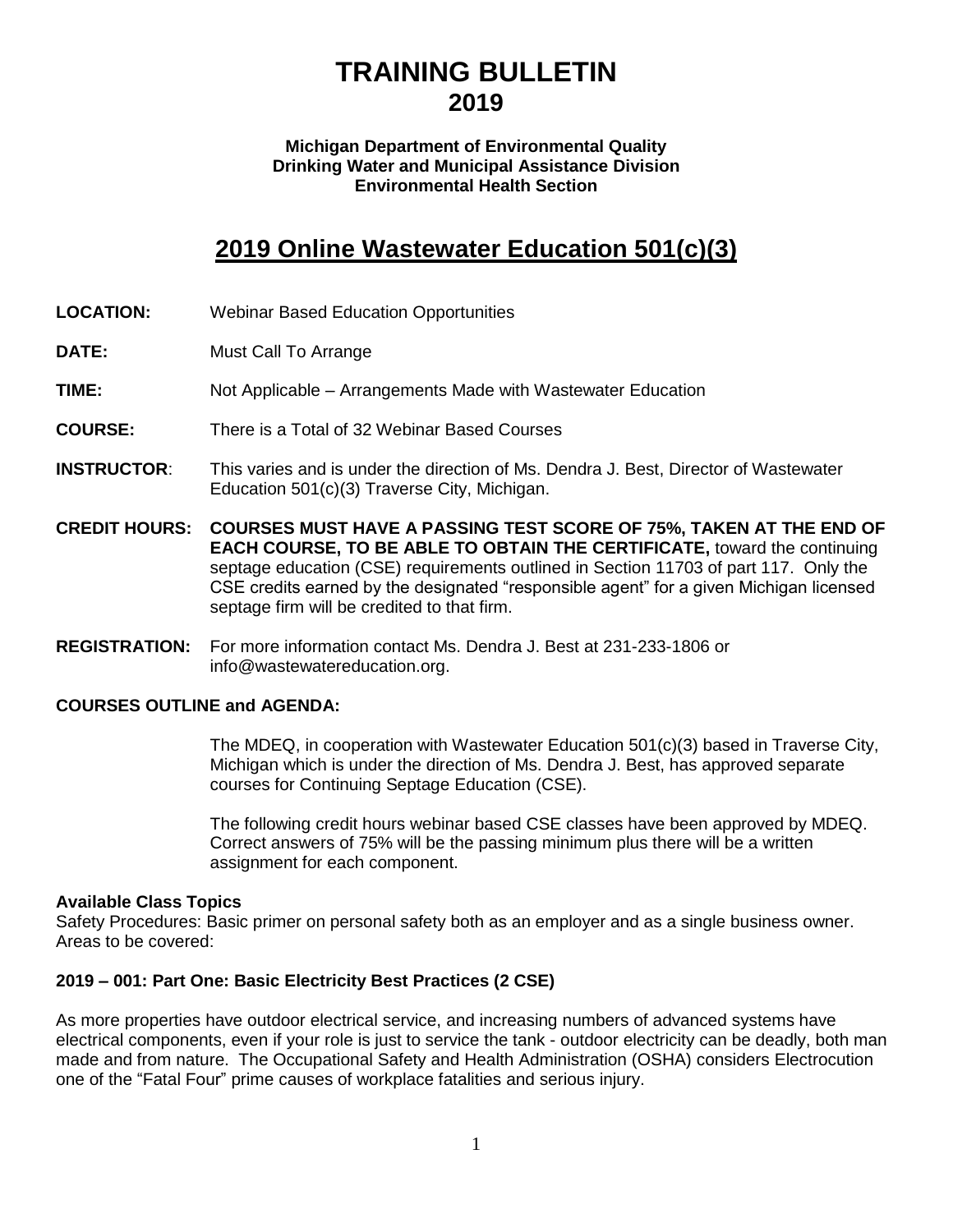- Recognizing the limit of your ability.
- Your liability for wrongful actions.
- How to be 360º aware and anticipate electrical hazards.
- Site specific features.
- Overhead power lines and buried utilities.
- Vehicle electrics.
- Static electricity.
- Residential property homeowner wiring.
- Pumps, panels and components: best practices.
- Lightning awareness.
- ARC Flash the basics.
- Best practices for responding to a case of electrocution.

## **2019 – 002: Part Two: Common Sense Work Site Safety to Avoid Personal Injury and Liability (2 CSE)**

Areas to be covered referencing OSHA best practices:

- Gasses present in wastewater systems with reference to enclosed/ confined spaces. Positional asphyxia. Don't be the second victim - how to respond to potential life threatening situations.
- Hazardous / inflammable conditions.
- Safe vehicle operation with particular attention to liquid transport vehicles.
- Common sense personal hygiene.
- Basic First Aid supply kit components.
- Line of sight safety for construction and installation.
- Basics of trenching and shoring.
- Ergonomically safe lifting techniques.
- Cell phone use.

## **2019 – 003: OSHA Compliance for Wastewater Service Providers (2 CSE)**

MIOSHA has adopted major changes to its requirements for walking-working surfaces and fall protection in general industry. The rule revisions follow OSHA's updates to its general industry standards addressing slip, trip, and fall hazards (OSHA Subpart D, Walking-Working Surfaces) and its revisions to its requirements for personal fall protection systems (in OSHA Subpart I, Personal Protective Equipment).

The effective date of the amended General Industry Part 2 Walking-Working Surfaces is February 2, 2019.

Overview: This series talks not just about the law and regulations but about the true costs - in terms of lost work hours and income but also human life. Each of those workplace fatalities weren't just a sad statistic or a lost employee - they were someone's father or mother, son or daughter - and each one is being mourned and missed.

These three Class Objectives are that you should be able to:

- 1. Relate what you heard to a real-life situation you either have or may face.
- 2. Gain the confidence to speak up when your own, or others, safety is at risk.
- 3. Realize the many costs of a work-related accident: health, insurance, personal and financial.

Fatal injuries involving Hispanic or Latino workers rose 12 percent in 2015 to 903 fatalities, up from 804 in 2014. The Hispanic or Latino worker rate also rose from 3.7 to 4.0 per 100,000 FTE workers in 2015 and was the highest rate among the racial/ethnic groups for which rates are calculated. *For this reason, all three will be available on request in Spanish.* There were 43 MIOSHA-related deaths in 2016. There were 38 workplace fatalities in Michigan in 2017. In 2018 so far? 35.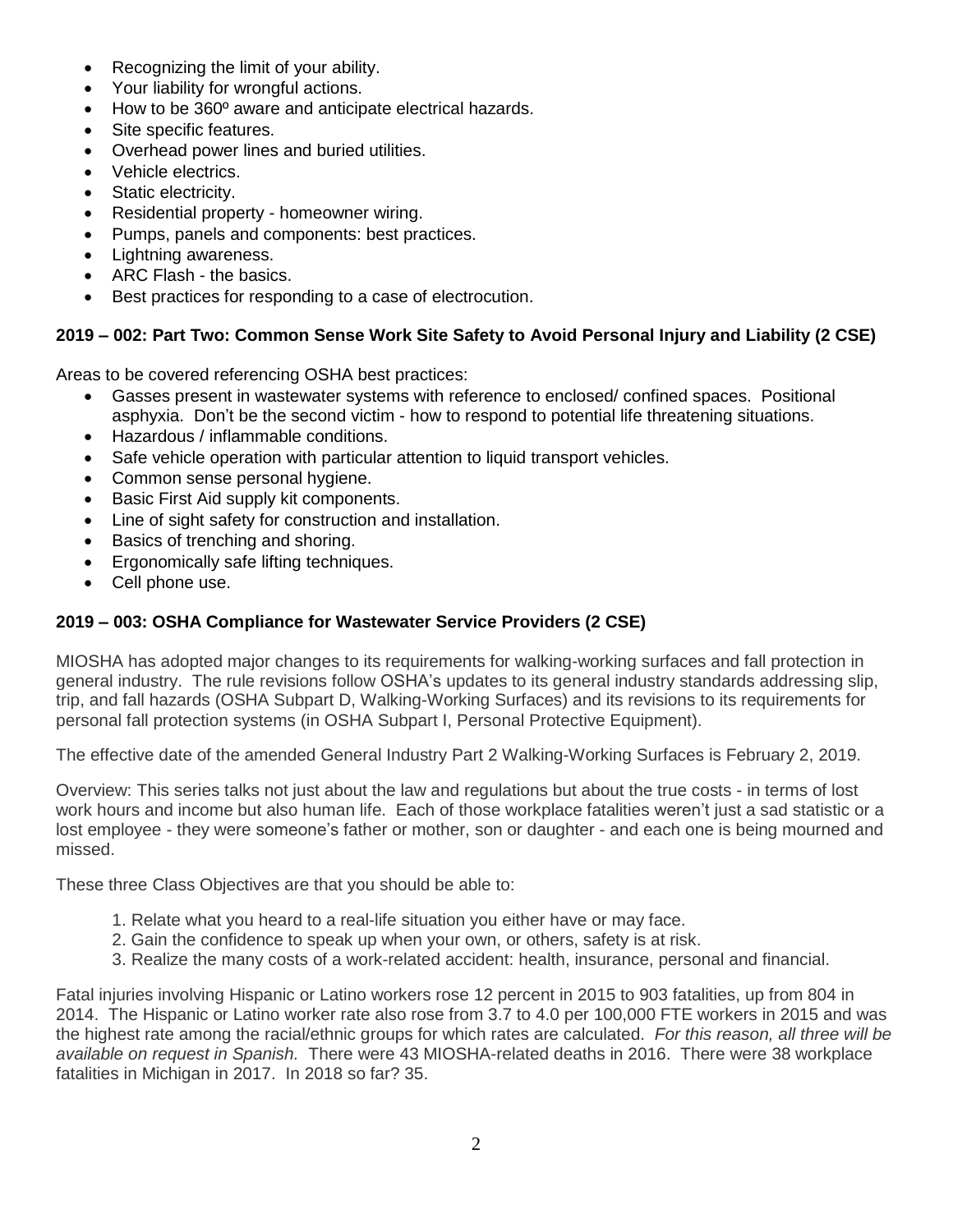#### **2019 – 003a: OSHA 'Fatal Four' for Wastewater Service Providers – Fall Protection Safety Standards (2 CSE)**

OSHA considers the "Fatal Four" prime causes of workplace fatalities and serious injury. The leading causes of worker death on construction sites were falls, followed by electrocution, struck by object or caughtin/between.

These "Fatal Four" were responsible for more than half (58.1%) the construction worker deaths. An interactive 2-hour class will be taught online referencing the MIOSHA Part 45, Fall Protection Safety Standard. We will review recent publicized accidents and fatalities, and latest fall protection techniques and criteria. OSHA rules for fall protection take effect at 6 feet. A quarter of all workplace injuries and fatalities involve a fall – some from less than 4 feet. Mr. Sam Lines is an Authorized OSHA General Industry Trainer.

## **2019 – 003b: OSHA 'Fatal Four' for Wastewater Service Providers – Electrical Safety Standards (2 CSE)**

We will review recent publicized accidents and fatalities, latest protection and safety best practices. Mr. Sam Lines is an Authorized OSHA General Industry Trainer. This class is a reminder to FULLY assess what you see before you start probing or digging! By law, everyone MUST contact MISSDIG, 8-1-1, at least 48 hours but no more than 10 working days (excluding weekends and legal holidays) before beginning ANY digging project.

ASK the homeowner - is there anything I should be aware of? LOOK around you - has anything changed since the last time you were there? Use your cell phone - take pictures of the site so you can check them next time you're there.

- Recognize the limit of your ability.
- Your liability for wrongful actions.
- What happens to you if you are electrocuted It's The Current That Kills!
- Static electricity.
- Pumps, panels, floats and electrical component safety.

#### **2019 – 003c: OSHA 'Fatal Four' for Wastewater Service Providers – Crush, Caught-In/Between, Trenching Safety Standards (2 CSE)**

Preliminary summary of incident: On February 26, 2018, at approximately 1:29 p.m., a 39 year old Michigan laborer was attempting to cap off the sewer line in an excavation approximately 29 feet long, 6 feet wide, and 9-12 feet deep when the excavation collapsed/caved-in on the laborer.

We will review recent publicized accidents and fatalities, latest fall protection and safety best practices and criteria. Mr. Sam Lines is an Authorized OSHA General Industry Trainer.

This is particularly important when you are working a job site with other contractors. When you work alone you can protect yourself with good working practices. When you work with other contractors you need to keep an eye open for multiple vehicle traffic.

As a note, OSHA has a rule called the multiple employer citation policy. By example, on 03/22/16: A 62 year old excavator operator was clearing trees and debris related to a drain/sewer project. The operator dislodged a tree, which fell onto the cab of the excavator, killing the operator. Evaluate your work area. What hazards are present?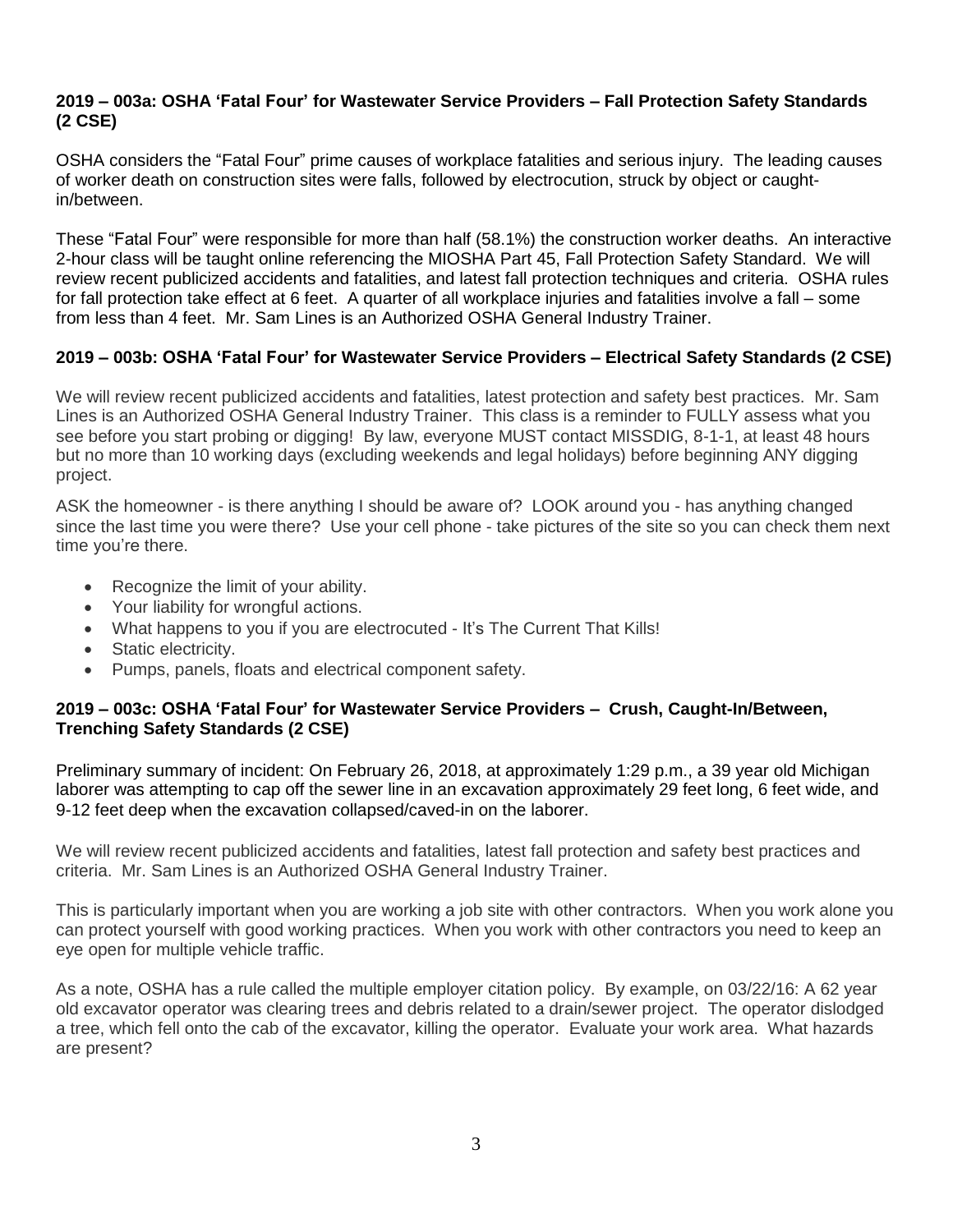- OSHA cited an Ohio company after a 33 year old employee was crushed to death in June 2016. He was digging soil out of the 12-foot trench when the trench walls around him collapsed - burying him in thousands of pounds of dirt. Rescue workers recovered his body a few hours later.
- He is one of 23 workers killed, and 12 others who reported injuries in trench collapses in 2016. Trench collapses are rarely survivable. One cubic yard of soil can weigh up to 3,000 lbs. - the weight of a small automobile - giving a worker in a trench little chance of survival when walls of soil collapse.

"Trench deaths have more than doubled nationwide since last year - an alarming and unacceptable trend that must be halted," said Dr. David Michaels, assistant secretary of labor for the Occupational Safety and Health Administration. "There is no excuse. These fatalities are completely preventable by complying with OSHA standards that every construction contractor should know."

## **2019 – 004: Dealing with Extreme Weather Events (2 CSE)**

As an active participant in programs and presentations of the OSU Climate Change Outreach Team, and in view of severe weather events from recent years, onsite system service providers will need to become aware of and trained for conditions which stress, damage or limit the performance of onsite wastewater systems. This class will review wet weather events, prolonged ice and snow cover, drought and heat periods as well as natural disasters. Content addresses system performance and site servicing issues following such an event.

## **2019 – 005a: Pathogens (2 CSE)**

Areas to be covered will reference:

- Updated Centers for Disease Control and Prevention (CDC) Guidelines.
- Understanding the difference between bacteria and virus structures.
- Vectors for infection and recognition of symptoms.
- Disinfection best practices.
- Personal Protection Equipment (PPE) guidelines and preventative measures.
- Legal obligations and responsibility in the safe handling of human waste.
- Public outreach and communication.
- Common sense personal hygiene for contact and clothing.
- Developing a spill response plan.

#### **2019 – 005b: Bugs Without Borders – A Primer for Disease Vectors of Emerging Concern to Wastewater Service Providers (3 CSE)**

- Vectors for infection are changing, especially emerging infections, due to changing climate and weather conditions.
- Projected climate changes and increased risk to service providers of exposure from insects and emerging pathogens will be examined.
- Recognition of symptoms.
- This class will assess known risks and evolving CDC quidelines.
- Areas to be covered will reference OSHA 1926.

#### **2019 – 005c: Best Practices for Portable Sanitation and Service Providers in Handling 'Sharps' and Drug Paraphernalia (2 CSE)**

Stop! Think! Look! Refer to your checklist! Do you HAVE written policies and guidelines? If not start here.

The object of this class is to be a Primer on personal safety best practices both as an employer and as a single business owner. Areas to be covered will reference: Vectors for infection and recognition of symptoms.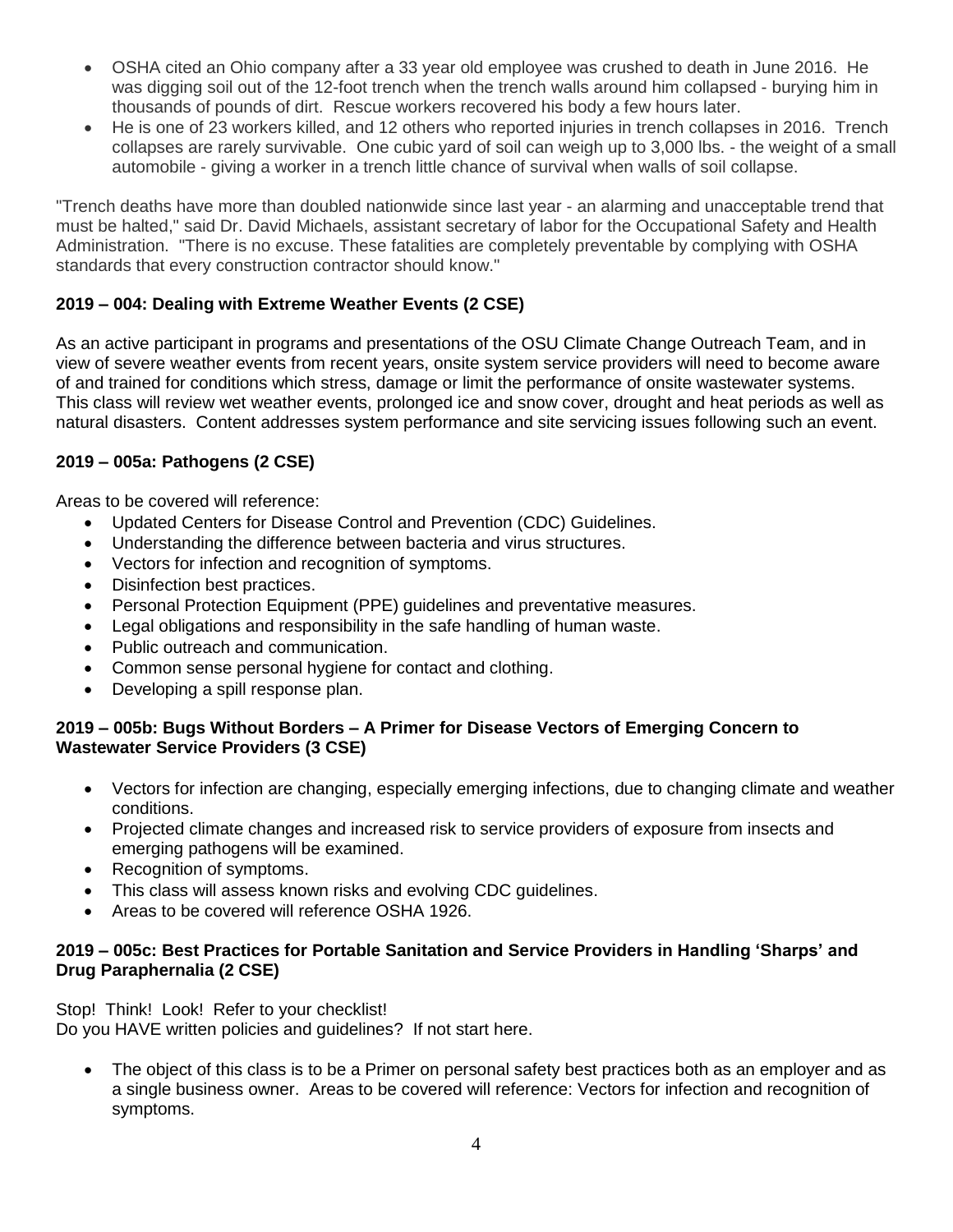- First Aid best practices and health care suggestions.
- PPE guidelines and preventative measures.
- Proper disposal.
- Public outreach and communication.
- Understanding risk.

#### **2019 – 006a: Starting and Operating a Septic Service or Portable Sanitation Business in Michigan (3 CSE)**

With the aging demographic of onsite business owners' opportunities are created for the takeover of existing licenses or founding of new business. The how, what, where and when can be a challenge to navigate. In this class a mentoring group of master professionals will go through a checklist of best practices for starting off on the right foot.

## **2019 – 006b: Employee Policies, Vehicle Inspections and Record Keeping (2 CSE)**

As a single business owner can you afford to be unable to work for an extended period of time? As an employer can you afford to have an employee file for Workers Compensation or sue you for injury on the job. What about lawful record keeping and licensing requirements?

Good policies are essential.

Attendees will learn how to create a personalized Safety Procedures Manual. Involving your employees in preparing a Safety Procedures Manual is both common sense and protects you from liability.

#### **2019 – 006c: Shoulda, Woulda, Coulda – Being the Responsible Party. Your Options and Obligations for Avoiding Liability and Prosecution (3 CSE)**

Part 117, Septage Waste Servicers, of the Natural Resources and Environmental Protection Act, 1994 PA 451 requires that a business that pumps, transports and/or disposes of septage waste be licensed and designate a "responsible agent."

By being designated a Michigan 'responsible agent' that person becomes liable for ensuring his or her business operates in compliance with both state law and prevailing local regulations. In October 2014 the headline read: "Man Sues Mom for \$4 Million Over Septic Explosion." In May 2014 the headline read: "Washington Pumper Sentenced to Prison for Illegal Dumping." In March 2013 the headline read: "Septic professionals indicted in bribery scheme." And perhaps the saddest of all from September 2014: "Septic Inspection Turns Deadly." Do you have an employee Handbook? Does it protect you from liability? Will it cover your legal fees if you have to defend from a situation like this from January of 2016: "Family rescues boy who fell into Denny's grease pit." In the eyes of the law YOU are the responsible party - are you covered?

This class will cover the requirements of Part 117 as it relates to liability and insurance for both septic service and portable sanitation providers against:

- Loss of license.
- Criminal negligence felony or misdemeanor?
- Employee negligence during the transport of hazardous human waste.
- Proper vehicle coverage and liability for operation.
- Vehicle maintenance: schedules and reports.
- Groundwater or surface water contamination.
- Health and safety MIOSHA and Workers Comp.
- Accidental wrongful death or physical harm to the public.
- Environmental damage.
- Trespass.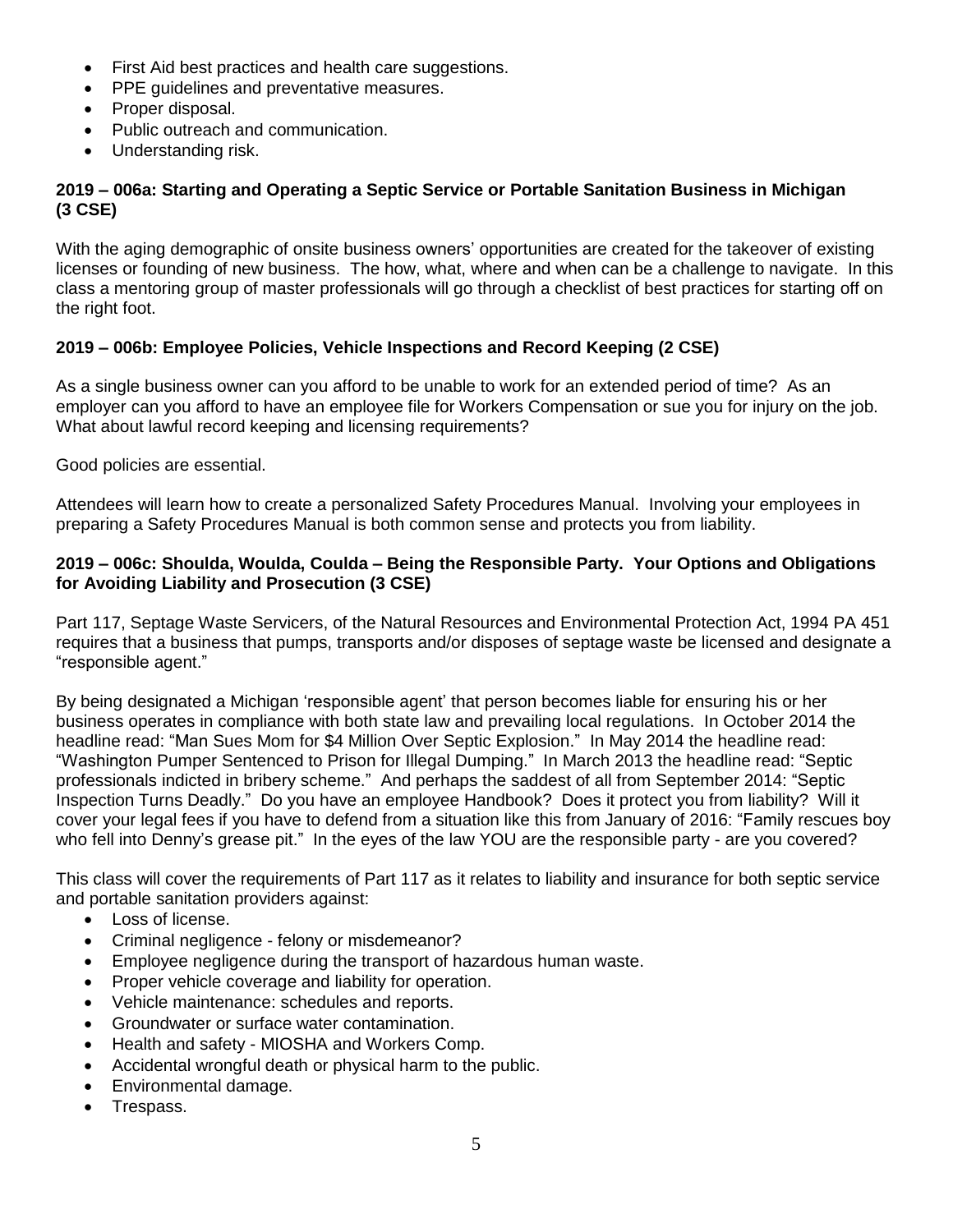- Loss of business records.
- Fire and theft.

## **2019 – 006d Best Practices for Working with a Wastewater Treatment Plant (2 CSE)**

Most service providers in Michigan no longer land apply septage. How to deliver to a WWTP, safety and best practices, manifesting and regulations will be covered in this class.

## 2019 - 007a: Assessing the Site for a First-Time Service Visit, or for an Established Client (2 CSE)

Regardless of whether this is a new or an old established client, the site assessment begins with the initial phone call. Being prepared for what site conditions exist or to be prepared to ensure both safe working conditions, protection for yourself and the property owner.

This class examines how to review the site using online tools and what additional questions this might lead you to ask the property owner. Being prepared enables a pre-visit checklist. When you pull up in front of the property there are basic, common sense observations to make before you begin work. Being 360º aware will protect your personal safety, the investment you have in your vehicles, ensure an efficient use of your time at the site, protect the client's property and, most important, cement the professional relationship you have with the customer. Good habits build great businesses.

Areas to be covered:

- In this session attendees will create a site-specific database record using standard software and/or Smart Phone apps.
- By recording observations, soil condition evaluations, and conditions at the time of visit, over time a pattern of use, or abuse, becomes evident.
	- In this class, attendees will learn how to anticipate potential hazards such as:
		- Restricted access or movement on the site, tight driveways, distance to the main roadway.
		- Overhead lines, low hanging tree limbs, soft shoulders.
		- New structures.
		- Evidence of recent underground construction or tampering with the system.
		- Reported record of a malfunctioning system.
		- Small children or dogs.
- This becomes an education and marketing tool to build a strong relationship with the property owner and a valuable reference tool for yourself or a new employee visiting this property for the first time.

#### **2019 – 007b: Assessing the Site for Portable Sanitation Service and Placement (2 CSE)**

Regardless of whether this is a new or an old established client, the site assessment begins with the initial phone call. Being prepared for what site conditions exist ensure both safe working conditions, protection for yourself and the property owner. Are you asking the right questions? Do you have a site preliminary checklist?

What is the timeline for completion?

This class examines how to review the site using online tools and what additional questions this might lead you to ask the property owner or other contractors working on the site. Such as:

- Will this be in use at night?
- Will my access be lit?
- Am I expected to provide lighting inside the units?
- Is the area itself well lit?
- Where is the outside electrical supply?
- What is my liability for slip and fall, a criminal act, property damage?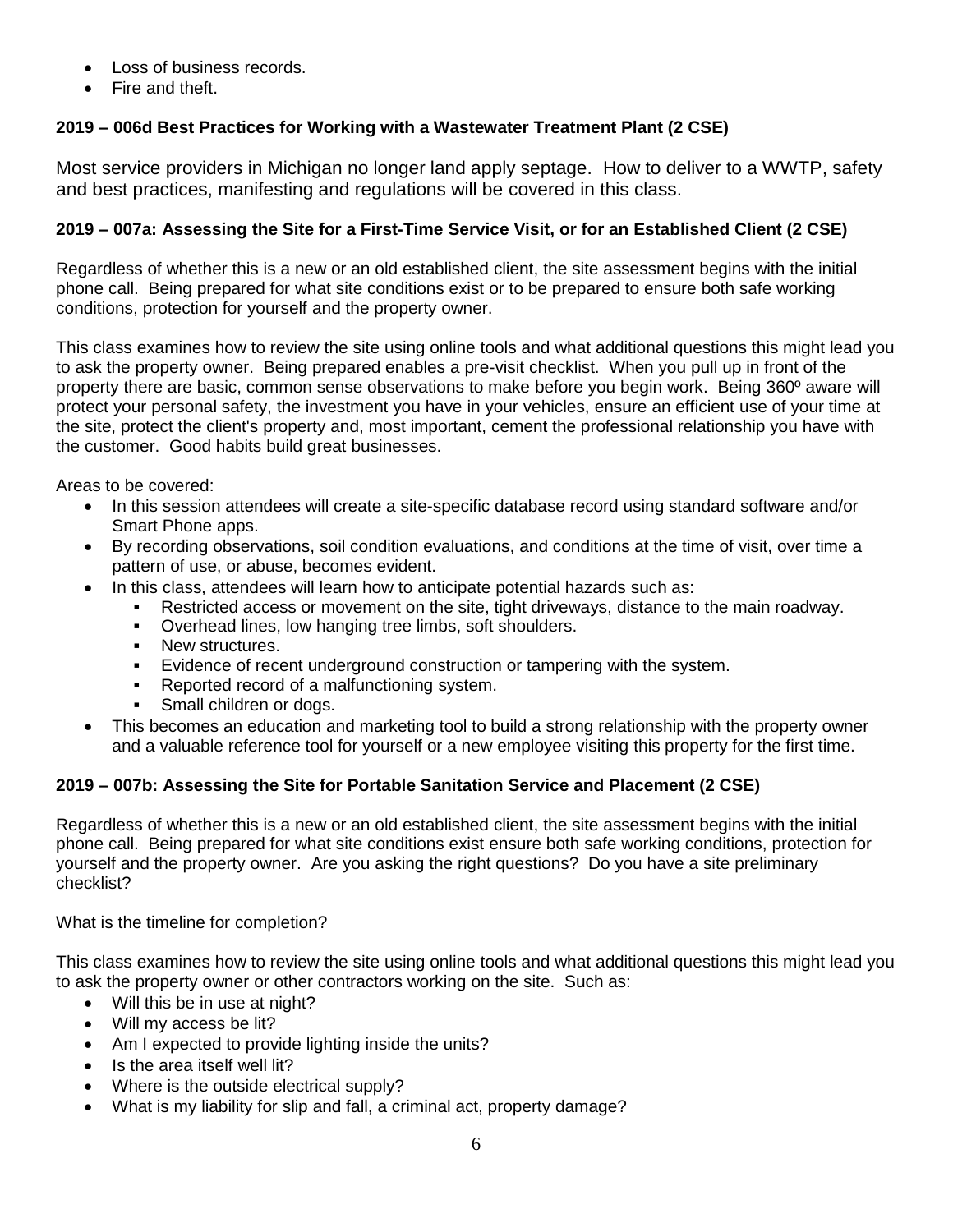Whether it's for 12 or 200 – how you place, and service, will either make you a client for life or break your business.

Assessing the site will focus on 7 main items:

Is the site safe, can I access it, can I service it, how many people/how many units, risks, invisibility, hygiene?

#### **2019 – 007c: Checklists, Inspections and Disclosure Forms (2 CSE)**

Service providers routinely do system inspections, both on occupied properties as part of a normal service call, but also on a property that has sat empty for an extended period of time. There are legal and ethical considerations - and development of sound policies and procedures are essential.

Utilizing checklists for all service visits is a best practice to ensure nothing is overlooked. Creating a Disclosure Statement is good business practice for many reasons. Recognizing the difference between an inspection and an evaluation will be covered, also best practices for collecting system samples for performance evaluation. This class will discuss best practices and options for official onsite inspector certification.

#### **2019 – 007d: How to Use Google Earth Pro, and USDA NRCS Web Soil Survey (1.5 CSE)**

In the class titled Assessing the Site, service providers were introduced to the tools available to them to look at the location beforehand, assessing best access routes, anticipating logistical problems. This class is both for service providers and installers.

This class will allow attendees to experiment and to review an actual site using:

- Google Earth's layers and functions.
- Web Soil Survey (WSS) provides soil data and information produced by the National Cooperative Soil Survey. It is operated by the USDA Natural Resources Conservation Service (NRCS) and provides access to the largest natural resource information system in the world. NRCS has soil maps and data available online for more than 95 percent of the nation's counties and anticipates having 100 percent in the near future. The site is updated and maintained online as the single authoritative source of soil survey information. It is an invaluable tool for assessment and troubleshooting onsite systems. See <http://websoilsurvey.nrcs.usda.gov/app/HomePage.htm>
- SoilWeb an online tool developed by UC Davies.

#### **2019 – 007e: Soil Profiles in Michigan: A Basic Primer for Troubleshooting and Servicing Systems and Land Application Best Practices (2 CSE)**

In the class titled How to Use Google Earth Pro, SoilWeb USDA, NRCS, and Web Soil Survey, service providers were introduced to the tools available to them to look at and assess the system location beforehand.

This class is an expansion of an understanding of soils and geology in Michigan and how this affects systems best practices.

This class is for both service providers and inspectors. Taught by Mr. Paul Finnel – past manager of the WebSoil Program at NRCS.

#### **2019 – 007f: The Basics: An Introduction to Wastewater Treatment Processes and Microbiology for Package Treatment and Septage Receiving (2 CSE)**

An interactive live 2-hour introduction to the absolute basics of how biological wastewater treatment systems and microorganisms operate.

This class is both for those at the very start of their careers as well as those who would just like to know more about the hidden world of microbes!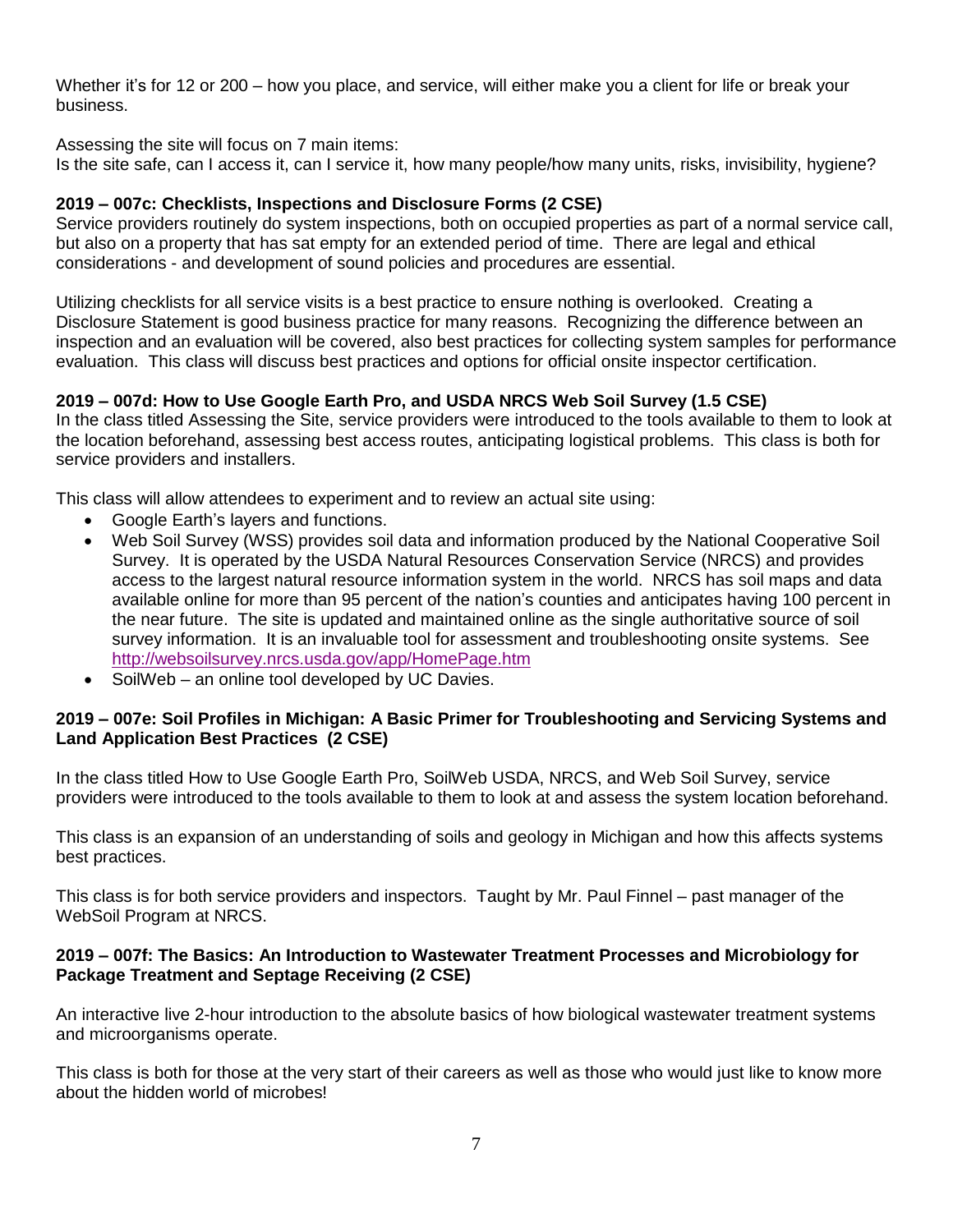We have good health in this country because we train professionals to understand how biology and chemistry make wastewater treatment systems work.

Come learn the basics!

It's been since 1911 since the U.S. has had a major outbreak of Cholera but preventing incidences of water born illness are the central reason environmental professionals strive for excellence in wastewater system design, operation and maintenance.

Wastewater practitioners have to start somewhere on their long road to becoming a professional operator.

## **2019 – 008a: Understanding Conventional Systems – Tank Servicing, Cleaning and Inspecting (2 CSE)**

How they work, what to look for, in the home, inlets, outlets, tank construction, tank issues, effluent filters, measuring and observations, inspecting the drain field; when to do borings, where, what you may find.

#### **2019 – 008b: Understanding Conventional Systems – Treatment Fields Servicing, Troubleshooting and Inspecting (2 CSE)**

How they work, what to look for, and different media. Inspecting the drain field; when to do borings, where, what you may find. Groundwater issues, surface water discharge and hydrologic flow. Understanding and recognizing local soils.

## **2019 – 008c: Understanding Conventional Systems – Site Specific Servicing and Issues (2 CSE)**

For many long-time service providers, just when you think you've seen it all, a surprise waits for you! Reminding yourself of best practices for servicing conventional systems is a good refresher, especially as there may have been changes and additions to the system since your last visit. In this class, service providers will be encouraged to share stories and experiences - including finding a tank installed backwards and having to use a chainsaw to punch a hole in a tank filled with 'disposable wipes!' This class dovetails with Assessing The Site.

## **2019 – 008d: Understanding Servicing Holding Tanks, Pump Chambers (2 CSE)**

In this class we will review the reasons these components have been installed and the special challenges of servicing.

## **2019 – 008e: Understanding Servicing Mounds at Grade / Above Grade Systems (2 CSE)**

In this class we will review the reasons for use of low-pressure mounds, guidance documents and the special challenges of servicing.

#### **2019 – 008f: Understanding Servicing Alternative Media and ATU Systems (2 CSE)**

In this class we will review systems components and the special challenges of servicing.

## **2019 – 008g: PPCPs, FOG and 'Flushables' (2 CSE)**

A conversation about pollutants and their impacts on system performance, special needs for servicing and disposal. Pharmaceutical Products, Personal Care Products, Pesticides, Petroleum Based Cleaning and Plasticizing Products and their effect on wastewater system performance and the environment. What to look for, basic safety precautions, legal considerations. Issues with acceptance by a WWTP.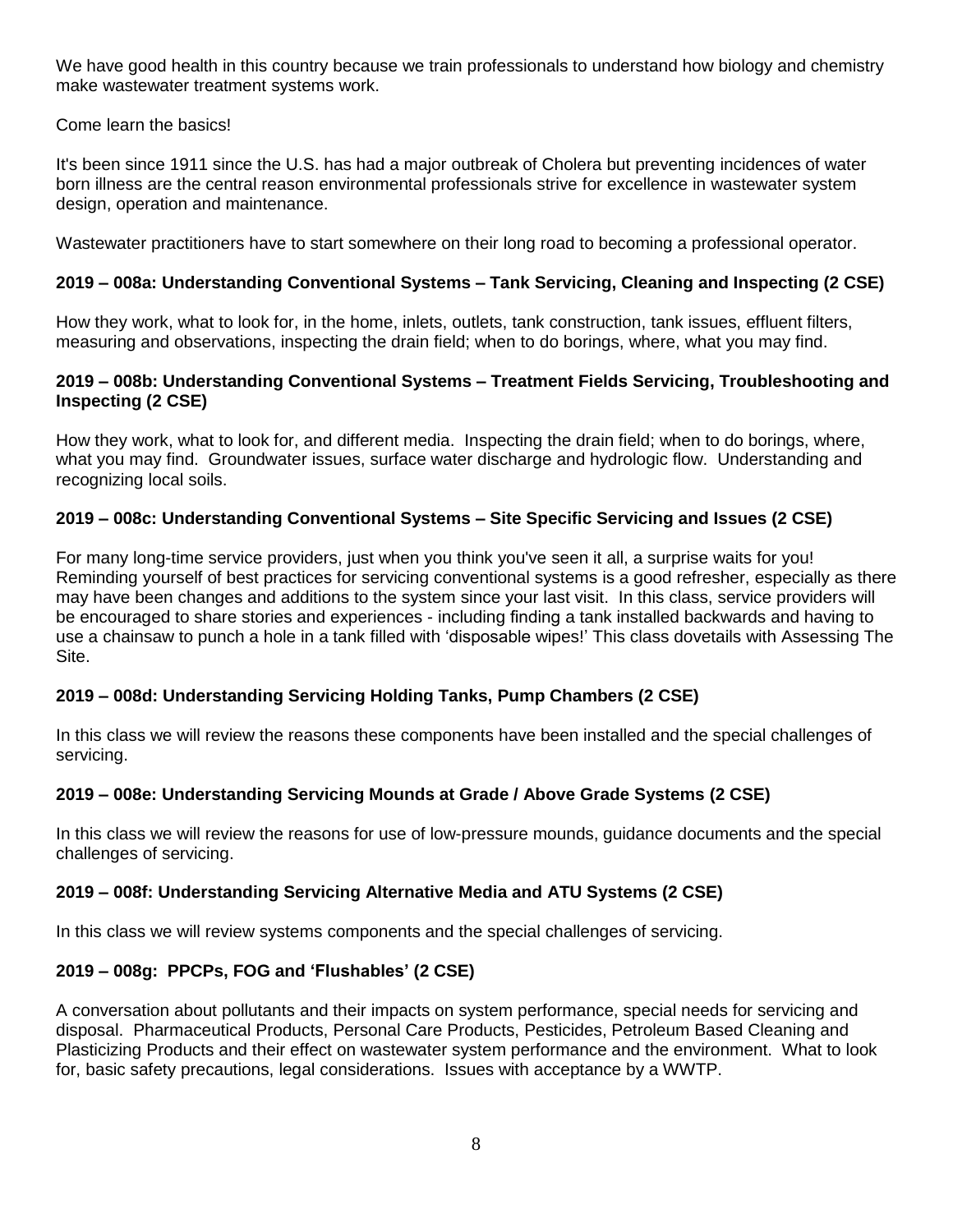## **2019 – 008h: Basic Math and System Calculations 101 (2 CSE)**

Rationale: A competency in basic math is essential to be sure the system is working correctly and can be professionally serviced. Area to be covered:

- Basic refresher course in understanding calculations for area, volume.
- Gallons per cubic foot.
- Detention time and displacement.
- Pump efficiency.
- Event counters and timed dosing.
- Flow rate.

## **2019 – 008i: Basic Math and System Calculations 102 (2 CSE)**

- Soil loading rate.
- Assessing bed and trench sizing.
- Comparing design to "as built" specifications.
	- Measure twice pump once! Using basic and digital measuring devices.
	- Pump distal head pressure.
	- Coefficient of friction.

## **2019 – 009: Best Practices for Land Application in Michigan (6 CSE)**

Michigan Septage Part 117 Statute. A refresher course, interactive series of component classes, for those with existing land application site on compliance, mapping, soil evaluations, licenses, renewals, extensions and additions.

Also, as a learning tool for core competencies, a hypothetical site will be the subject for interactive testing.

Each class can be downloaded for offset completion and return for mentoring and live assistance session.

#### **2019 – 010: Educating the Property Owner on Best Management and Operation Practices (2 CSE)**

Building a relationship of trust with the property owner is more than just a 'pump and go' event. Educating the public about their responsibility as an onsite system owner is compatible with your role as an environmental and public health professional. A recent study made the claim that the average adult has a 5-8th Grade understanding of science but a basic understanding of how a septic system works is essential to their performance and your ability to properly service them.

This class will cover resources available for you to develop communication skills and customize education services and messaging for the property owner to promote the reason we are all in this business - to protect public and environmental health:

- An appreciation, and understanding, of how their specific system works using EPA Septic Smart Tools and Resources.
- Helpful tips on how to cut down on both service and electricity costs by practicing water conservation - using EPA WaterSense™.
- Drain field and system protection best practices and understanding of basic soil biology and structures and how this affects good treatment - using resources available from NRCS.
- Seasonal issues protecting the system and reserve treatment area in both freezing and drought conditions.
- Why there IS a reserve treatment area explanation of Groundwater Awareness Week.
- Property use issues i.e. home-based businesses.
- Local/state regulations for the property owner to be aware of.
- A better appreciation of what you do as a service provider.